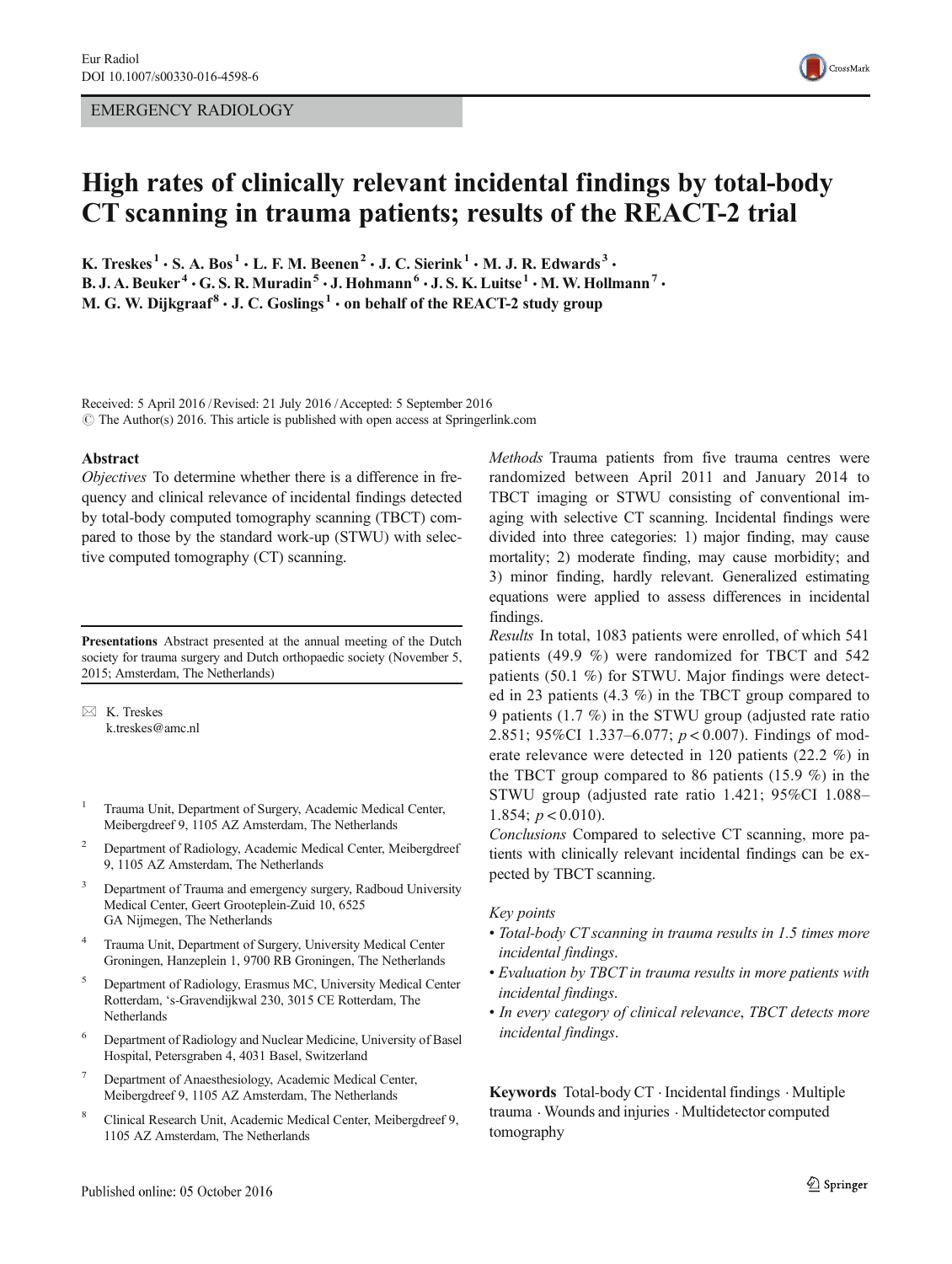#### Abbreviations

| CT <sup>-</sup> | Computed tomography                           |
|-----------------|-----------------------------------------------|
| <b>TBCT</b>     | Total-body computed tomography                |
| <b>STWU</b>     | Standard work-up                              |
| FAST            | Focused assessment with sonography for trauma |
| <b>GEE</b>      | Generalized estimating equation               |

#### Introduction

Total-body computed tomography scanning (TBCT) is often used during the primary assessment of patients after severe trauma. Instead of selective computed tomography (CT) scanning of specific body regions, trauma teams routinely perform CT scans of the head, neck, thorax, abdomen and pelvis for trauma patients who could benefit from TBCT scanning. A potential disadvantage compared to the selective approach is the increased radiation exposure of TBCT scanning [\[1](#page-11-0), [2](#page-11-0)]. Since TBCT has not been shown to reduce mortality in the general trauma population, indication setting is important and a subject of debate [[3](#page-11-0)]. Another consideration when performing TBCT is the increase in non-trauma-related radiologic findings. These concomitant incidental findings should be prioritized with respect to potential life-threatening injuries, and may require additional follow-up and treatment. Incidental findings could provide the advantage of earlier diagnosis of malignancy or vascular disease. On the contrary, when clinical significance is absent, incidental findings could also result in unnecessary investigations and concerns for the patient and extra health care costs.

Previous studies have reported the detection of incidental findings in 32 % to 43 % of trauma patients screened in trauma centres with selective CT scanning [[4,](#page-11-0) [5](#page-11-0)], and studies on TBCT scanning have reported incidental findings in 45 % to 53 % of trauma patients [[6](#page-11-0)–[8](#page-11-0)]. However, direct comparisons of the frequency and relevance of incidental findings between TBCT and standard work-up with selective CT scanning in trauma patients are lacking. A difference in the frequency of relevant incidental findings can therefore only be assumed.

The aim of this study was to determine whether incidental findings detected by TBCT scanning differed in frequency and relevance from those detected by conventional imaging supplemented with selective CT in patients with severe trauma.

### Patients and methods

#### Study design and patient selection

This study was a secondary analysis of patients selected for the REACT-2 multicentre randomized controlled trial, of which the study protocol and main results were published previously [\[3,](#page-11-0) [9\]](#page-11-0). In short, in the REACT-2 trial, adult trauma

patients with compromised vital parameters, clinical suspicion of specific severe injuries or high-risk trauma mechanisms were randomized to undergo either an immediate TBCT scan or standard radiological work-up (STWU). The inclusion and exclusion criteria are listed in the table [4](#page-6-0) in the appendix. Patients included those seen between April 2011 and January 2014 in four level 1 trauma centres in the Netherlands and one in Switzerland. Informed consent was temporarily waived during the initial presentation in the trauma room. At the earliest opportunity after the trauma, patients or their legal representatives were given work-up information and informed consent was requested. The study was approved by the medical ethics committees at all participating centres (AMC MEC 10/145).

The randomization process was performed by the trauma team immediately after the primary assessment of the patient. TBCT scanning was performed without conventional imaging or sonography in advance and consisted of a non-enhanced CT scan of the head and neck, with arms alongside the trunk, followed by a contrast-enhanced CT scan of the chest, abdomen and pelvis. The preferred technique for the second scan was split-bolus intravenous contrast imaging after raising of the arms, if possible [\[10\]](#page-11-0). STWU consisted of x-rays of the chest and pelvis, a focused assessment with sonography for trauma (FAST), and CT scans from specific body regions if indicated. Indications for selective CT scanning were predefined according to local protocols. These indications are listed in the table [4](#page-6-0) in the appendix. CT scanners were located in the trauma room or in an adjacent room, and all were 64-slice multidetector row CT scanners.

#### Data collection

Radiological images were interpreted by the radiology resident and subsequently by a senior radiologist experienced in trauma imaging. Although focusing on traumatic injuries, this 'double-reading system' minimizes the number of missed findings [[11](#page-11-0)]. All findings were described in the radiological reports, which are accessible through the computerized hospital databases of participating centres. Any available previous radiologic imaging of the same patient was also reviewed to confirm the findings to be new. In addition, trauma room reports, interventional and pathology reports, and discharge letters were reviewed. For follow-up data, all available and relevant in-hospital files were searched within a minimum of 6 months and maximum of 2 years after admission to the trauma resuscitation room.

#### Definitions and categorization of incidental findings

The clinical relevance of an incidental finding was divided into three subcategories: 1) major finding, may cause mortality; 2) moderate finding, may cause morbidity; and 3) minor finding, hardly relevant and no follow-up needed. The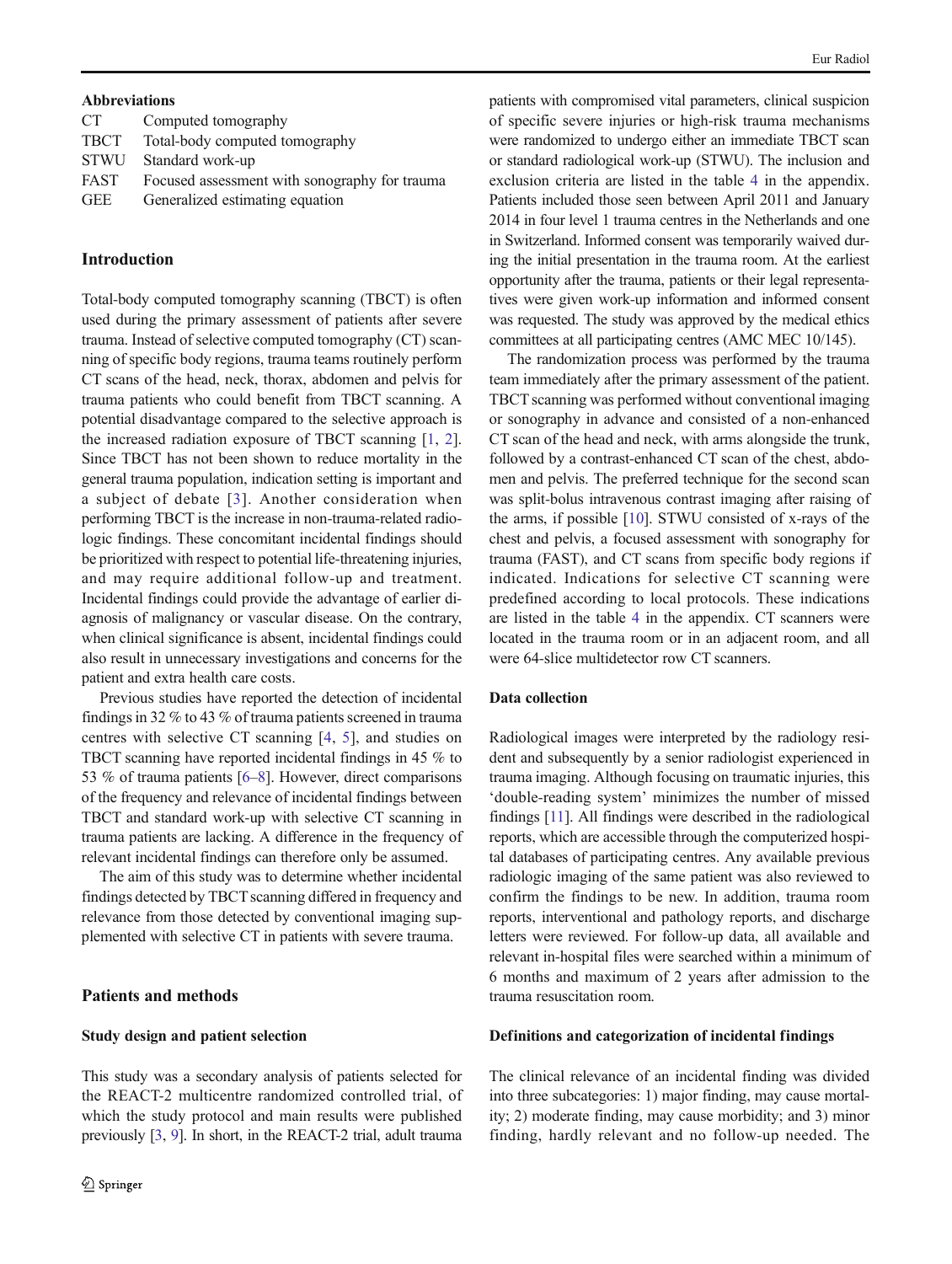findings and corresponding relevance were scored based on the latest information on the finding. Using earlier reports on this subject, a list of incidental findings that could be expected was formulated before data acquisition [[4](#page-11-0)–[8](#page-11-0), [12](#page-11-0), [13\]](#page-11-0). Some incidental findings were added to more than one relevance category, as the clinical importance of the same type of finding varied widely. For these specific findings, size-, age- or complexity-specific cut-off values have been added to their description (e.g. simple vs. complicated renal cyst). Findings that had been described previously, as well as traumatic lesions, were excluded. Degenerative joint diseases, common atherosclerotic vessel disease, enostosis, sinusitis, age-related cerebral atrophy, and signs of earlier operations or old cerebral hematoma/infarction were also excluded as incidental findings, in accordance with previous literature [[4](#page-11-0), [8](#page-11-0), [14](#page-11-0)].

For pulmonary nodules and renal cysts, classification was performed in accordance with the Fleischner society pulmonary nodule recommendations and Bosniak renal cyst classification [[15,](#page-11-0) [16](#page-11-0)]. With respect to the Fleischner recommendations, findings in patients requiring follow-up within 6 months were defined as major findings, follow-up between 6 and 12 months as moderate findings, and minor if no follow-up was needed. Bosniak class 1 corresponds to minor findings, class 2 to moderate findings, and classes 2 F and over to major findings. In the case of any abnormal lymph nodes, asymptomatic findings were classified as minor unless the nodes were >10 mm in size, in which case they were labelled as moderate. Lymphadenopathy of major relevance indicates suspected lethal findings such as a suspected (non-)Hodgkin lymphoma. If the nodular size was not reported, classification was performed by the reviewers of this study according to follow-up advice or further descriptions from the reporting radiologist.

Multitrauma patients were defined as patients with an Injury Severity Score ≥16. Traumatic Brain Injury (TBI) patients were defined as patients with a Glasgow Coma Scale (GCS) score <9 at presentation and Abbreviated Injury Scale (AIS)-Head code  $\geq$ 3.

#### Statistical analysis

Continuous data with a normal distribution are presented as means with standard deviation, and the non-normally distributed data are presented as medians with interquartile ranges (IQR). Independent samples  $t$  tests and Mann–Whitney  $U$ tests were used to compare the parametric and nonparametric continuous data, respectively. Generalized estimating equations (GEE) were applied to assess differences in incidental findings between TBCT and STWU. The Kolmogorov–Smirnov test was used to confirm Poissondistributed numbers of major and moderate incidental findings. The total number of incidental findings, as well as the number of minor incidental findings, seemed to be negative binomially distributed, which was confirmed by a nonsignificant chi-square test of goodness of fit of observed and theoretical data, the latter generated with the 'rnegbin' function in the R computing environment. The results are reported as rate ratios of incidental findings with TBCT versus STWU, corrected for age, sex and centre. The chi-square test was used to compare categorical variables when categories consisted of at least ten cases; otherwise, Fisher's exact test was used. A p value below 0.05 was considered to reflect statistical significance. Statistical analysis was performed with SPSS version 23 software (IBM Corp., Armonk, NY, USA).

### Results

Baseline characteristics of the study population are shown in Table [1.](#page-3-0) In total, 1083 patients were enrolled, of which 541 patients were randomized for TBCT ( $n = 49.9\%$ ). The median age was 42 years (IQR 27–59) in the TBCT group and 45 years (IQR 26–59) in the STWU group ( $p = 0.746$ ). The baseline characteristics were comparable between groups except for the number of multitrauma patients: TBCT  $n = 362 (66.9 %)$ vs. STWU  $n = 331$  (61.1 %),  $p = 0.045$ . Median ISS did not differ between groups: TBCT 20 (IQR 10–29) vs. STWU 19  $(9-29)$ ,  $p = 0.405$ .

In total, 441 incidental findings were found in 233 of the patients (42.9 %) randomized for TBCT, compared to 290 findings in 167 of the patients (32.5 %) randomized for the STWU (adjusted rate ratio 1.531; 95 % confidence interval [95%CI] 1.274–1.840; p < 0.001), as shown in Table [2.](#page-3-0) Major findings were detected in 23 patients (4.3 %) in the TBCT group, compared to 9 patients (1.7 %) in the STWU group (adjusted rate ratio 2.851; 95%CI 1.337–6.077; p < 0.007). Moderate findings were detected in 120 patients (22.2 %) and 86 patients (15.9 %) in the TBCT and STWU groups, respectively (adjusted rate ratio 1.421; 95%CI 1.088–1.854;  $p < 0.010$ ).

Table [3](#page-4-0) shows comparisons of the distribution of the incidental findings over clinical categories between the two groups. Distribution over categories of relevance, body regions, organ systems or neoplasms was similar between the imaging groups. Tables [5](#page-7-0) and [6](#page-7-0) in the appendix show the follow-up and medical documentation of incidental findings per category of relevance. These characteristics were comparable between the imaging groups; however, follow-up rates were low, and documentation of incidental findings was poor in both groups. In the discharge letters, 39.3 % of the major findings and 13.8 % of the moderate findings were mentioned.

The complete list of all findings arranged by body region and relevance is presented in Table [7](#page-8-0) in the appendix. Simple renal and hepatic cysts were the most common of all incidental findings for patients in both imaging groups. Suspicious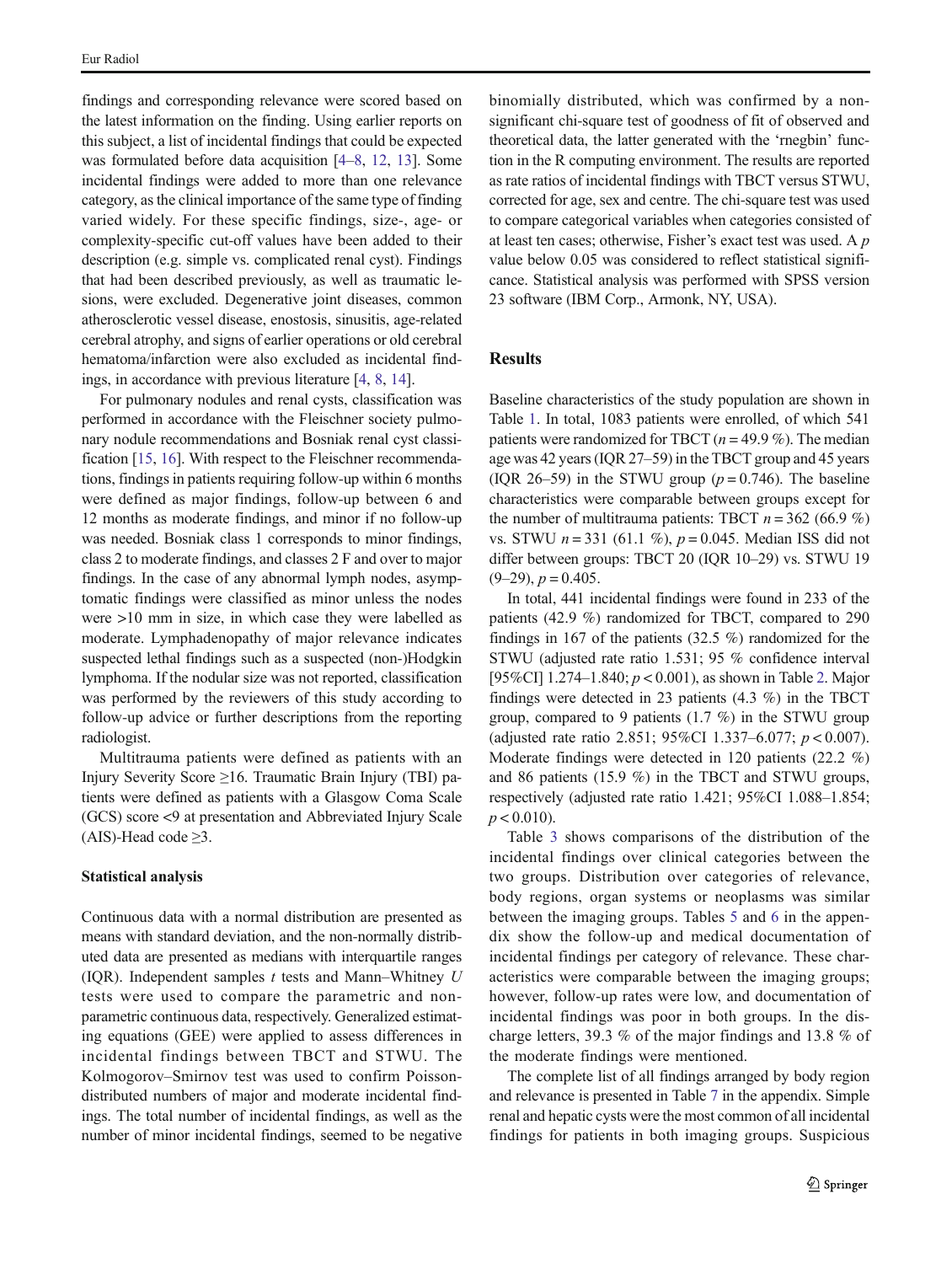<span id="page-3-0"></span>Table 1 Baseline demographic and clinical characteristics of patients\*

| Characteristic                                  | Total-body CT $(n = 541)$ | Standard work-up ( $n = 542$ ) |
|-------------------------------------------------|---------------------------|--------------------------------|
| Age (years)                                     | $42(27-59)$               | $45(26 - 59)$                  |
| Male sex, $n(\%)$                               | 413 (76.3)                | 411 (75.8)                     |
| Blunt trauma, $n$ (%)                           | 530 (98.0)                | 534 (98.5)                     |
| Trauma mechanism blunt trauma, n (%)            |                           |                                |
| Fall from height                                | 170(32.1)                 | 178 (33.3)                     |
| $MVC$ – patient as occupant                     | 201 (37.9)                | 190 (35.6)                     |
| $MVC$ – patient as cyclist                      | 65 (12.3)                 | 60(11.2)                       |
| $MVC$ – patient as pedestrian                   | 29(5.5)                   | 45(8.4)                        |
| Other                                           | 65(12.3)                  | 61(11.4)                       |
| Comorbidity, $n$ (%)                            |                           |                                |
| ASA I or II                                     | 495 (95.7)                | 501 (96.2)                     |
| ASA III, IV or V                                | 22(4.3)                   | 20(3.8)                        |
| CT performed at ED, $n$ (%)*                    |                           |                                |
| Head                                            | 539 (99.6)                | 483 (89.1)                     |
| Neck                                            | 535 (98.9)                | 480 (88.6)                     |
| Chest                                           | 529 (97.8)                | 315(58.1)                      |
| Abdomen/pelvis                                  | 528 (97.6)                | 278 (51.3)                     |
| Abbreviated Injury Scale $\geq$ 3, <i>n</i> (%) |                           |                                |
| Head                                            | 247 (45.7)                | 218 (40.2)                     |
| Chest                                           | 229 (42.3)                | 206(38.0)                      |
| Abdomen/pelvic content                          | 49(9.1)                   | 67(12.4)                       |
| Pelvis and extremities                          | 150(27.7)                 | 154 (28.4)                     |
| Injury Severity Score (points)                  | $20(10-29)$               | $19(9-29)$                     |
| Multitrauma patients, $n (\%)^{*^{\dagger}}$    | 362(66.9)                 | 331(61.1)                      |
| TBI patients, $n$ (%) <sup>†</sup>              | 178 (32.9)                | 151 (27.9)                     |

\* Results in this table were published earlier [\[3\]](#page-11-0).  $p > 0.05$  for all between-group comparisons except for CT performed ( $p < 0.001$  for all body regions) and multitrauma patients ( $p = 0.045$ ). All data are number (%) or median (interquartile range)

† Multitrauma patients are defined as ISS ≥16. Traumatic Brain Injury (TBI) patients are defined as GCS <9 (Glasgow Coma Scale) at presentation and Abbreviated Injury Scale (AIS)-Head ≥3

MVC Motor vehicle collision, ASA American Society of Anaesthesiologists, ED emergency department

pulmonary nodules were the most described potentially lethal finding  $(n = 6)$ . Of all findings of moderate relevance, gallstones and hepatic steatosis were most frequently described. One in every 24 incidental findings was a pathologically confirmed neoplasm (4.1 %).

#### Discussion

This study shows that TBCT imaging is more likely to detect an incidental finding than the standard work-up with selective CT scanning. In every category of clinical relevance, the

| Table 2 |  |  | Trauma patients with incidental findings |  |
|---------|--|--|------------------------------------------|--|
|---------|--|--|------------------------------------------|--|

| Characteristic                             | Total-body<br>$CT (n = 541)$ | Standard<br>work-up $(n = 542)$ | Rate ratio<br>$(95\%CI)$ |                        | Adjusted rate ratio*<br>$(95\%CI)$ |                        |
|--------------------------------------------|------------------------------|---------------------------------|--------------------------|------------------------|------------------------------------|------------------------|
| Patients with incidental findings, $n$ (%) | 232(42.9)                    | 176(32.5)                       | $1.524(1.251 - 1.856)$   | $< 0.001$ <sup>T</sup> | $1.531(1.274 - 1.840)$             | $\leq 0.001^{\dagger}$ |
| Major relevance                            | 23(4.3)                      | 9(1.7)                          | $2.672(1.243 - 5.744)$   | $0.012^{4}$            | $2.851(1.337 - 6.077)$             | $0.007^{\ddagger}$     |
| Moderate relevance                         | 120 (22.2)                   | 86 (15.9)                       | $1.394(1.051-1.849)$     | $0.021^{4}$            | $1.421(1.088 - 1.854)$             | $0.010^{1}$            |
| Minor relevance                            | 172 (31.8)                   | 129(23.8)                       | $1.551(1.240 - 1.940)$   | $\leq 0.001^{\dagger}$ | $1.536(1.238 - 1.905)$             | $< 0.001^{\dagger}$    |

\*Adjusted for age, sex and centre, † Wald test with assumption of negative binomial distribution, ‡ Wald test with assumption of Poisson distribution 95 %CI = 95 % confidence interval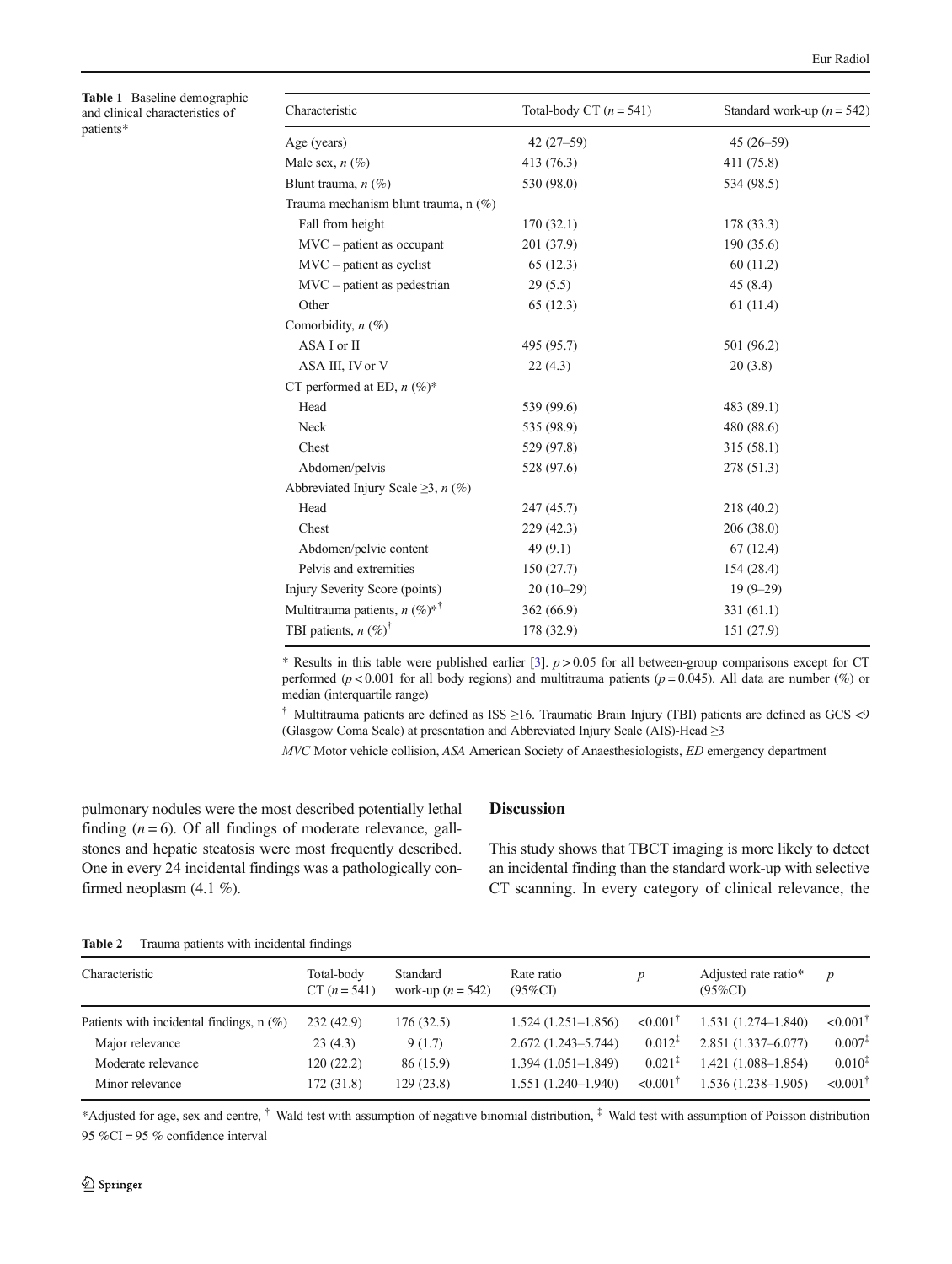<span id="page-4-0"></span>Table 3 Characteristics of incidental findings

| Characteristic                | Total-body CT         | Standard work-up     | $p^*$ |  |
|-------------------------------|-----------------------|----------------------|-------|--|
| Incidental findings, $n$      | 441                   | 290                  |       |  |
| Body region, $n$ $(\%)$       |                       |                      |       |  |
| Head<br><b>Neck</b>           | 56 (12.7)<br>26(5.9)  | 39 (13.4)<br>22(7.6) | 0.786 |  |
| Thorax                        | 65 (14.7)             | 47 (16.2)            |       |  |
| Abdomen/pelvis                | 292 (66.2)            | 180(62.1)            |       |  |
| Extremities                   | 2(0.5)                | 2(0.7)               |       |  |
| Organ system, $n$ (%)         |                       |                      |       |  |
| Reno-adrenal<br>Hepatobiliary | 112(25.4)<br>92(20.9) | 75(25.9)<br>64(22.1) | 0.696 |  |
| Respiratory                   | 55(12.5)              | 27(9.3)              |       |  |
| Reticuloendothelial           | 49 (11.1)             | 33 (11.4)            |       |  |
| Neurological                  | 33(7.5)               | 25(8.6)              |       |  |
| Endocrine                     | 27(6.1)               | 21(7.2)              |       |  |
| Gastrointestinal              | 27(6.1)               | 11(3.8)              |       |  |
| Urethro-genital               | 18(4.1)               | 15(5.2)              |       |  |
| Cardiovascular                | 16(3.6)               | 15(5.2)              |       |  |
| Musculoskeletal               | 11(2.5)               | 4(1.4)               |       |  |
| Cutaneous                     | 1(0.2)                | 0(0)                 |       |  |
| Neoplasm                      |                       |                      |       |  |
| Confirmed<br>Suspected        | 20(4.5)<br>29(6.6)    | 10(3.4)<br>14(4.8)   | 0.456 |  |

\* Chi-square test for distribution across categories

TBCT scan detected significantly more findings. The incidental findings did not differ in distribution over body regions or tissue types, although the abdominal region showed the largest difference. We could not demonstrate a significant difference in follow-up, which could be explained by low follow-up rates in general and poor documentation of incidental findings and their management in trauma patients. Trauma teams using TBCT scanning should be aware of an increase in relevant incidental findings and should pay special attention to the reporting and management of these additional findings.

In the present study, incidental findings occurred in 43 % of patients undergoing TBCT scanning, of which 42 % could cause serious morbidity. Similar results were reported in previous studies on incidental findings in TBCT scans for initial trauma evaluation. These studies, however, did not directly compare these to incidental findings with selective CT scanning. The study by Hofstetter et al. found incidental findings in 50 % of their patients, with 29 % of these possibly requiring follow-up [[7](#page-11-0)]. In a study by Barett et al., findings were detected in 53 % of all patients by TBCT, 59 % of which required urgent follow-up [\[6\]](#page-11-0). Sierink et al. recently reported incidental findings in 45 % of all patients, with possible follow-up required in 31 % [\[8](#page-11-0)]. Thus, with the present study included, the percentage of trauma patients with incidental findings detected by TBCT ranges from 43 % to 53 %. Of these findings,

29 % to 59 % have clinical relevance; however, the definition of clinical relevance will be interpreted differently.

Considering future diagnostic work-up, the separate and detailed inclusion of moderate and major findings in the trauma room report's conclusion may help communicate these findings to the general practitioner and other treating physicians. Poor documentation could result in lack of further diagnostic work-up or treatment in other facilities, a structural problem that has been described in previous reports on CT in trauma and emergency imaging [\[4,](#page-11-0) [5](#page-11-0), [13,](#page-11-0) [17](#page-11-0)–[20\]](#page-11-0). Complete and clear documentation thus might save costs in the long term by eliminating repeated work-up for incidental findings. Future research should aim to establish effective methods for proper reporting and management of incidental findings in trauma patients.

#### Limitations and strengths

One limitation of the present study is that the categorization of incidental findings into three relevance groups was subject to personal interpretation, as there is no consensus guideline. Discrepancies between previous studies show that specific findings are not always classified in the same category of clinical relevance. To minimize the effect of interpretation, the categorization of expected incidental findings was performed before data acquisition, in accordance with previous literature and under the supervision of an experienced radiologist. The classification system used in this study closely resembled those of previous studies [\[4](#page-11-0), [6](#page-11-0)–[8](#page-11-0), [14\]](#page-11-0).

Second, the documentation of incidental findings in the radiology reports could be incomplete. The number of incidental findings may have been influenced by the acute setting of trauma care, and therefore findings of minor or moderate interest may not have been reported at all, since they seemed irrelevant during primary trauma care. However, the risk of underestimation was reduced by the double-reading system. On the other hand, the rate of unknown findings might be overestimated, because previous imaging of the patient might not have been available during formulation of the radiology report.

Third, the follow-up is likely underestimated due to reporting issues as well. Follow-up was between 6 months and 2 years after the first trauma presentation, and only within the in-hospital documentation of the trauma centres where the patient was initially seen. Subsequently, some patients—for example, those with pulmonary nodules—would receive their first follow-up after 1 year or in a different hospital. Furthermore, it is possible that the finding was discussed and that a watchful waiting approach was preferred but not reported in the patient's file.

This study, which investigated the frequency and clinical relevance of incidental findings in trauma, is the first to directly compare TBCT scanning with conventional imaging supplemented with selective CT. Additional strengths include the international multicentre setting, large comparable patient groups and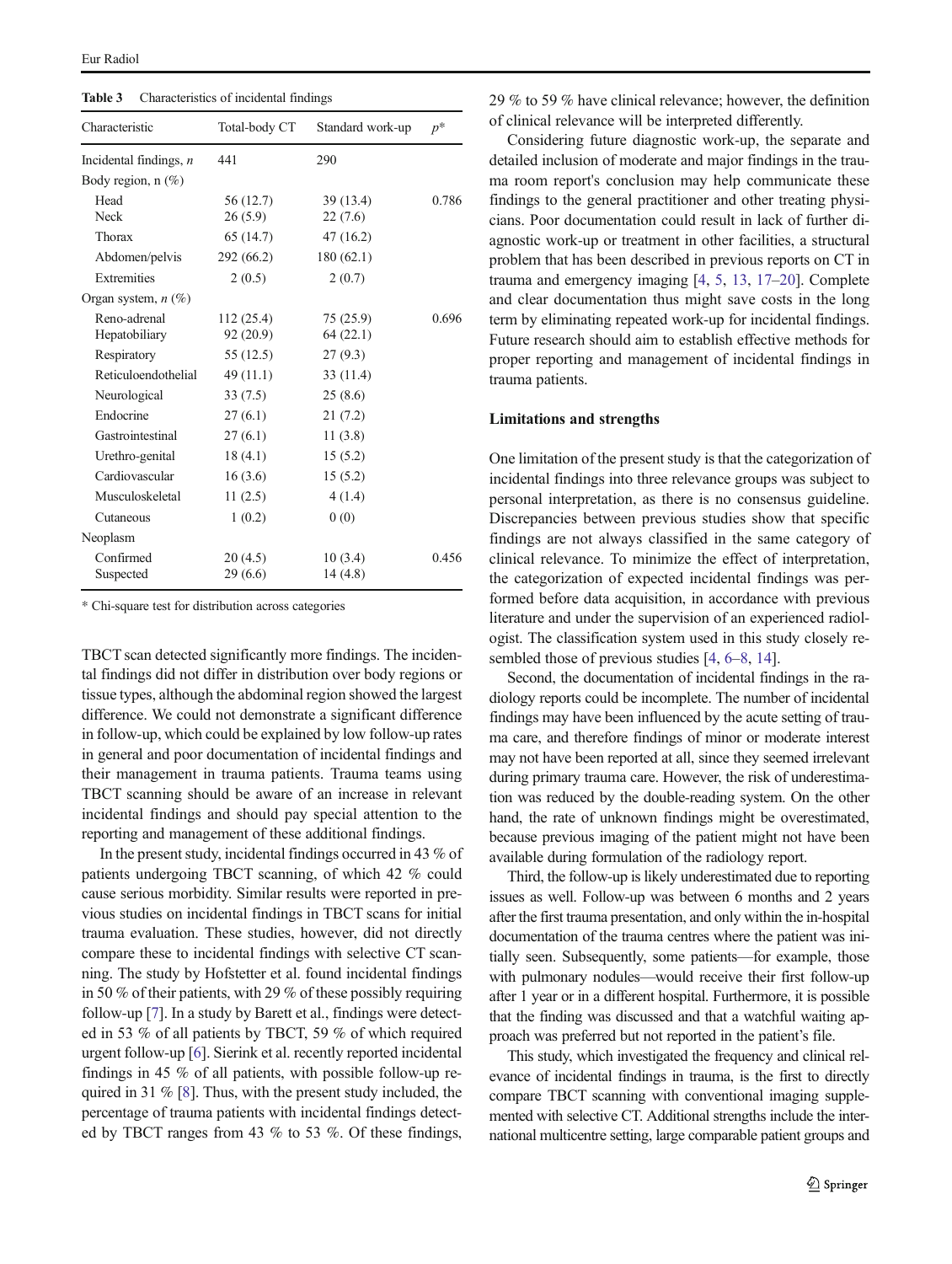its randomization setting. Lastly, the list of expected incidental findings aided in adequate prospective categorization.

## Conclusion

When using TBCT instead of selective CT scanning in primary trauma care, a greater number of clinically relevant incidental findings can be expected. Data did not show a significantly higher workload through follow-up; however, documentation of follow-up was suboptimal. When evaluating trauma patients with TBCT scanning, extra alertness towards detection, documentation and follow-up of relevant incidental findings is warranted.

Acknowledgments The scientific guarantor of this publication is Prof. J.C. Goslings. The authors of this manuscript declare no relationships with any companies whose products or services may be related to the subject matter of the article. The REACT-2 has received funding by ZonMw, the Netherlands Organisation for Health Research and Development (grant number: 171102023); Dr. M.G.W. Dijkgraaf has significant statistical expertise. Institutional Review Board approval was obtained. Written informed consent was obtained from all subjects (patients) in this study. All study subjects will be reported in another article reporting the main outcome measures of the REACT-2 trial. [Sierink JC, Treskes K, Edwards MJ et al., Immediate total-body CT scanning versus conventional imaging and selective CT scanning in severe trauma patients: A randomised controlled trial (REACT-2 trial), accepted for publication]. Methodology: prospective, randomised controlled trial, multicentre study.

#### Collaborators

TP Saltzherr<sup>1</sup>, MD, PhD; T Schepers<sup>1</sup>, MD, PhD, VM de Jong<sup>1</sup>, MD; R van Vugt<sup>3</sup>, MD, PhD; M Brink<sup>9</sup>, MD, PhD; J Peters<sup>3</sup>, MD; M El Moumni<sup>4</sup>, MD; JS Harbers<sup>4</sup>, MD; KW Wendt<sup>4</sup>, MD; EMM van Lieshout<sup>10</sup>, MSc PhD; MJ Elzinga<sup>10</sup>, MD; EH Jansen<sup>11</sup>, MD; C Zähringer<sup>6</sup>, MD; N Bless<sup>12</sup>, MD; R Bingisser<sup>13</sup>, MD

- <sup>1</sup> Trauma Unit, Department of Surgery, Academic Medical Center, Meibergdreef 9, 1105 AZ Amsterdam, The Netherlands
- <sup>2</sup> Department of Radiology, Academic Medical Center, Meibergdreef 9, 1105 AZ Amsterdam, The Netherlands
- <sup>3</sup> Department of Trauma and emergency surgery, Radboud University Medical Center, Geert Grooteplein-Zuid 10, 6525 GA Nijmegen, The
- Netherlands <sup>4</sup> Trauma Unit, Department of Surgery, University Medical Center
- Groningen, Hanzeplein 1, 9700 RB Groningen, The Netherlands <sup>5</sup> Department of Radiology, Erasmus MC, University Medical Center Rotterdam, 's-Gravendijkwal 230, 3015 CE Rotterdam, The
- Netherlands<br><sup>6</sup> Department of Radiology and Nuclear Medicine, University of Basel Hospital, Petersgraben 4 4031 Basel, Switzerland
- <sup>7</sup> Department of Anaesthesiology, Academic Medical Center, Meibergdreef 9, 1105 AZ Amsterdam, The Netherlands <sup>8</sup> Clinical Research Unit, Academic Medical Center, Meibergdreef 9,
- 1105 AZ Amsterdam, The Netherlands<br><sup>9</sup> Department of Radiology, Radboud University Medical Center, Geert
- Grooteplein-Zuid 10, 6525 GA Nijmegen, The Netherlands
- <sup>10</sup> Trauma Research Unit Department of Surgery, Erasmus MC, University Medical Center Rotterdam, 's-Gravendijkwal 230, 3015 CE Rotterdam, The Netherlands
- <sup>11</sup> Accident and Emergency Department, Erasmus MC, University Medical Center Rotterdam, 's-Gravendijkwal 230, 3015 CE
- Rotterdam, The Netherlands <sup>12</sup> Department of Traumatology, University of Basel Hospital,
- Petersgraben 4, 4031 Basel, Switzerland <sup>13</sup> Emergency Unit, University of Basel Hospital, Petersgraben 4, 4031 Basel, Switzerland

### Appendix 1 Indications for immediate total-body CT in trauma patients used in REACT-2 trial

Trauma patients with one of the following parameters at hospital arrival:

- respiratory rate  $\geq$ 30/min or  $\leq$ 10/min
- $pulse \geq 120/min$
- systolic blood pressure  $\leq 100$  mmHg
- estimated exterior blood loss ≥500 ml
- & Glasgow Coma Score ≤13
- abnormal pupillary reaction

#### OR

Patients with a clinical suspicion of one of the following diagnoses:

- fractures from at least two long bones
- flail chest, open chest or multiple rib fractures
- severe abdominal injury
- pelvic fracture
- unstable vertebral fractures/spinal cord compression

#### OR

Patients with one of the following injury mechanisms:

- fall from a height (>3 meters/>10 feet)
- ejection from a vehicle
- death of occupant in same vehicle
- severely injured patient in same vehicle
- wedged or trapped chest/abdomen

### Contraindications

Trauma patients with any of the following characteristics will be excluded:

- & known age <18 years
- known pregnancy
- referred from another hospital
- & clearly low-energy trauma with blunt injury mechanism
- any patient with a stab wound in one body region
- any patient who is judged to be too unstable to undergo a CT scan and requires (cardiopulmonary) resuscitation or immediate operation because death is imminent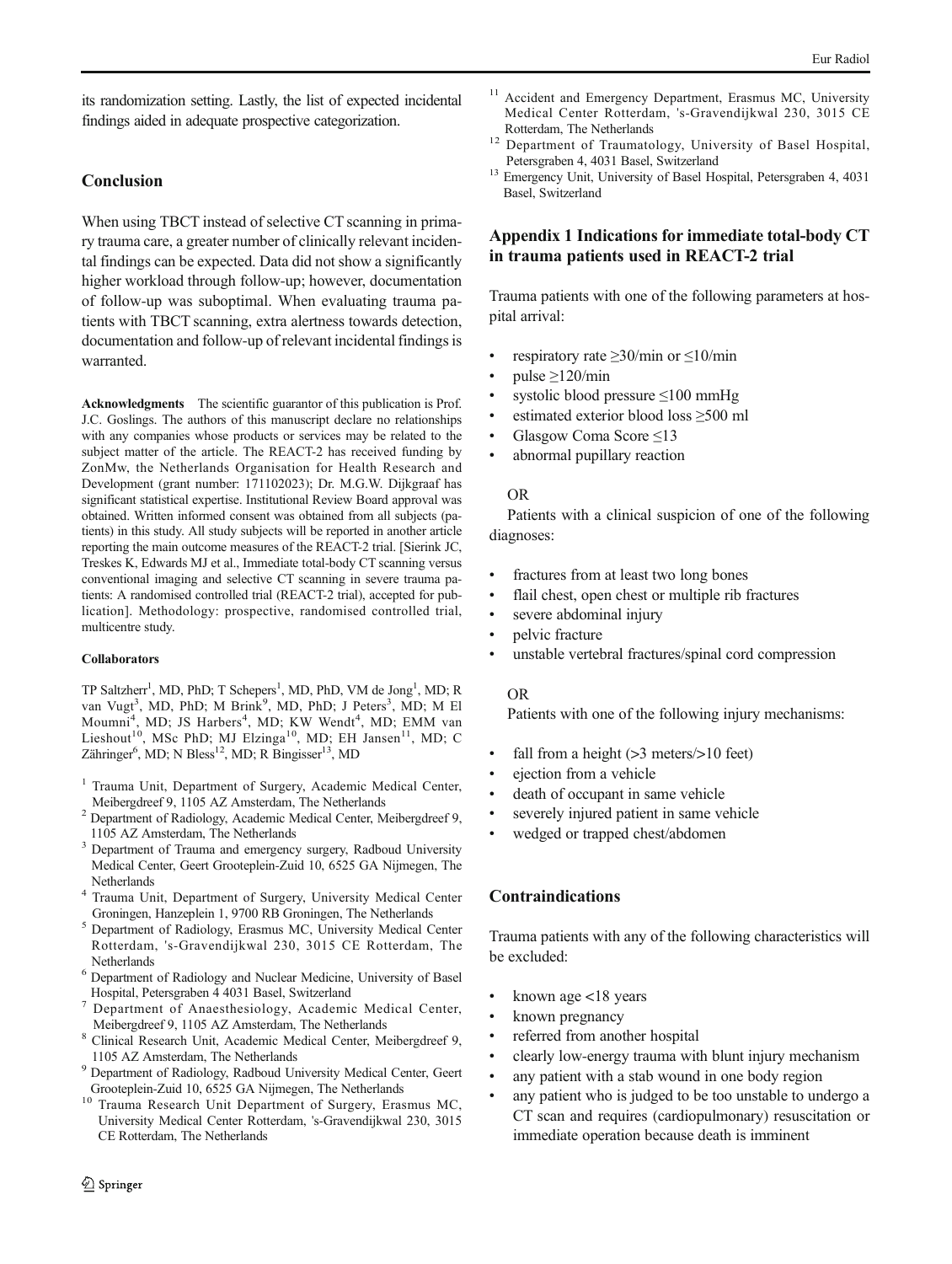## <span id="page-6-0"></span>Appendix 2

Table 4 Indications for selective CT scanning after conventional imaging

| CT-brain                                                    | Abdominal CT (with iv contrast)                                                       |
|-------------------------------------------------------------|---------------------------------------------------------------------------------------|
| A patient with trauma of the head and with at least:        | 1. Penetrating injuries in abdomen, chest and/or flank                                |
| $\rightarrow$ 1 major criterion:                            | 2. Deficits found with FAST                                                           |
| - $EMV \leq 13$                                             | - intra-abdominal free fluid                                                          |
| - loss of consciousness > 30 min                            | - suspicion organ injury                                                              |
| - haemodynamically unstable                                 | - suspicion retroperitoneal injury                                                    |
| - age $\geq 60$ years                                       | 3. Dislocated pelvic ring fracture and/or dislocated acetabulum fracture              |
| - high-risk trauma                                          | 4. Clinical suspicion of intraabdominal injury                                        |
| - vomiting                                                  | at physical examination                                                               |
| - posttraumatic seizure                                     | 5. Subjective judgment of severity of injury by                                       |
| - coagulopathy risk factors (primary or by medication)      | trauma leader                                                                         |
| - focal neurological deficit                                | - combined thoracic and pelvic injury                                                 |
| - >1 point decline in EMV after 1 h                         | - 'seatbelt sign'                                                                     |
| - posttraumatic amnesia >4 h                                | - chance fracture                                                                     |
| - clinical suspicion for skull base or facial fractures     | X-thoracic and lumbar spine                                                           |
| $\rightarrow$ and/or at least 2 minor criteria:             | Not indicated when chest or abdominal CT                                              |
| - age between 40-60 years                                   | is performed (reconstructions can be made)                                            |
| - posttraumatic loss of consciousness                       | 1. Complaints of the thoracic and lumbar spine                                        |
| - posttraumatic amnesia 2-4 h                               | 2. Tenderness of the thoracic and lumbar spine                                        |
| - externally facial injuries without                        | in the midline                                                                        |
| signs of fractures                                          | 3. Loss of consciousness                                                              |
| - 1-point decline in EMV after 1 h                          | 4. Deficits in peripheral neurologic examination                                      |
| CT of the cervical spine                                    | 5. Painful distracting injuries                                                       |
| 1. Always when CT-brain is performed                        | Pelvic CT (with iv contrast)                                                          |
| 2. In all patients unless they meet all the Nexus criteria: | 1. All pelvic ring and acetabulum fractures unless conventional imaging is sufficient |
| - no posterior midline cervical spine tenderness            | for adequate diagnosis and treatment                                                  |
| - no focal neurological deficit                             | 2. After reposition of hip luxation with suspicion of femoral head fractures and/or   |
| - a normal level of alertness                               | acetabulum fracture.                                                                  |
| - no evidence of intoxication                               | When CT-abdomen is performed, CT-pelvis is not necessary.                             |
| - no painful distracting injuries                           | Retrograde urethrogram                                                                |
| X-cervical spine                                            | 1. Male patient with severe pelvic injury (type B and C)                              |
| Never indicated. If Nexus deviant: cervical-CT.             | 2. Bleeding from the meatus, perineal injury or injury of the outer genital organs    |
| Chest CT (with iv contrast)                                 | 3. Penetrating abdominal injury                                                       |
| 1. Chest gunshot wound with suspicion of                    | 4. In women only selectively after inspection                                         |
| transmediastinal route                                      | Imaging of the extremities                                                            |
| 2. Acute aortic injury                                      | When fractures/dislocations are suspected: conventional imaging and selective CT      |
| 3. Abnormal mediastinum seen at chest radiography.          |                                                                                       |
| - mediastinal widening                                      |                                                                                       |
| - pleural cap ('apical cap')                                |                                                                                       |
| - aorta arc unclear enclosed                                |                                                                                       |
| - left main bronchus removed downwards                      |                                                                                       |
| - deviated trachea or oesophagus                            |                                                                                       |
| - filled aortopulmonary window                              |                                                                                       |
| - widened paraspinal line                                   |                                                                                       |
| - widened paratracheal line right                           |                                                                                       |
| 3. Relative indications:                                    |                                                                                       |
| - type and severity of trauma                               |                                                                                       |
| - fractures of costa 1 or 2                                 |                                                                                       |
| - thoracic spine fracture                                   |                                                                                       |
|                                                             |                                                                                       |
| - posterior sternoclavicular luxation                       |                                                                                       |
| - hesitation about the existence of pneumothorax/           |                                                                                       |
| pneumomediastinum or pneumopericardium                      |                                                                                       |
| - fractures of the clavicle and shoulder                    |                                                                                       |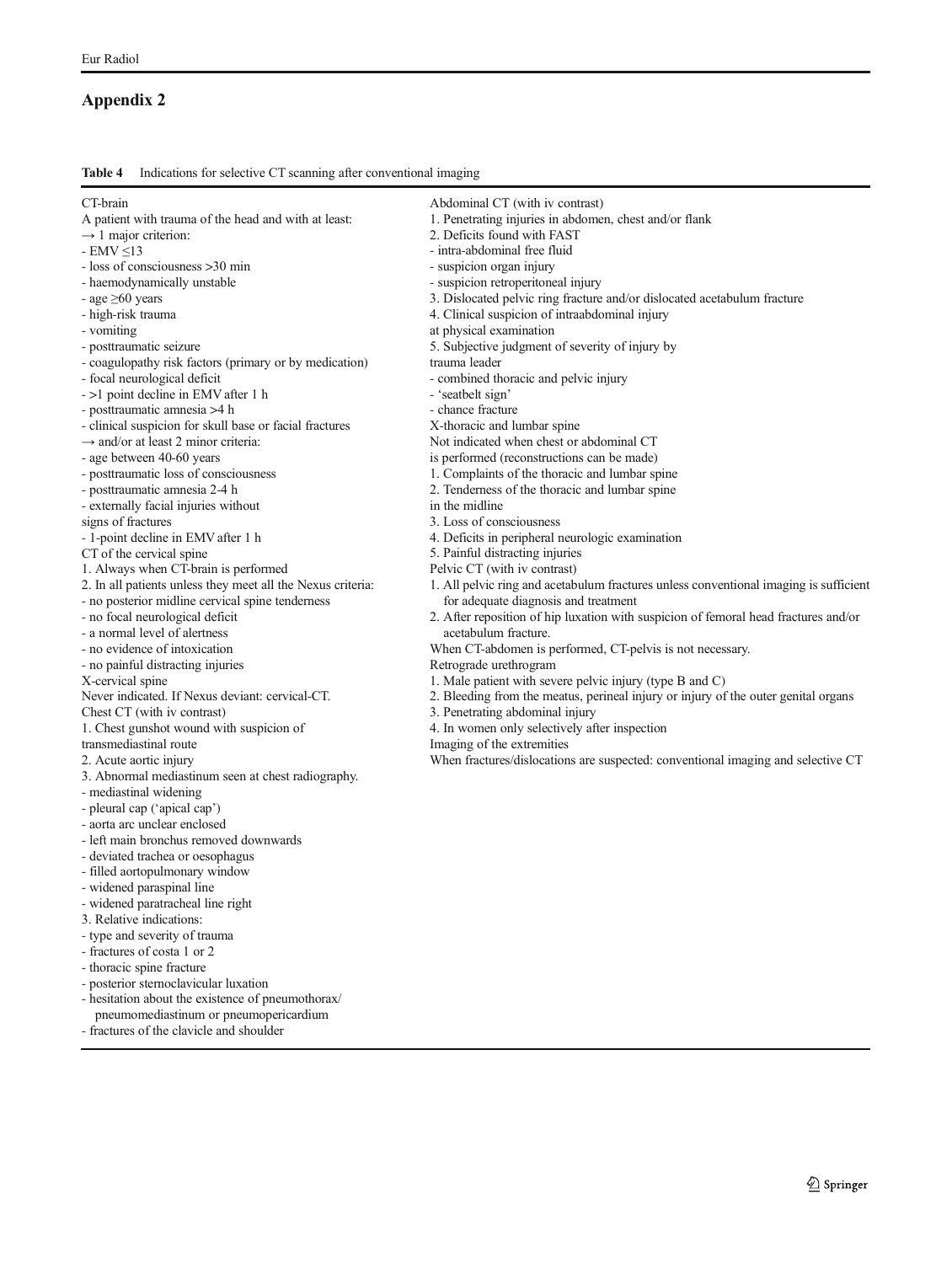## <span id="page-7-0"></span>Appendix 3

| <b>Table 5</b> Follow-up for incidental<br>findings | Characteristic                                            | Total-body CT | Standard work-up | $p^*$             |
|-----------------------------------------------------|-----------------------------------------------------------|---------------|------------------|-------------------|
|                                                     | Incidental finding of <i>major</i> relevance, <i>n</i>    | 24            | 9                | $0.129^{*}$       |
|                                                     | Follow-up, $n(\%)$                                        | 12(50.0)      | 5(55.6)          |                   |
|                                                     | No follow-up, $n$ (%)                                     | 9(37.5)       | 0(0.0)           |                   |
|                                                     | Deceased in-hospital, $n (\%)^*$                          | 3(12.5)       | 4(44.4)          |                   |
|                                                     | Incidental finding of <i>moderate</i> relevance, <i>n</i> | 160           | 115              | $0.141^{\dagger}$ |
|                                                     | Follow-up, $n(\%)$                                        | 10(6.3)       | 13(11.3)         |                   |
|                                                     | No follow-up, $n$ (%)                                     | 126(78.8)     | 86 (74.8)        |                   |
|                                                     | Deceased in-hospital, $n (\%)^*$                          | 24(15.0)      | 16(13.9)         |                   |
|                                                     | Incidental finding of $minor$ relevance, $n$              | 257           | 166              | $0.735^{\dagger}$ |
|                                                     | Follow-up, $n(\%)$                                        | 1(0.4)        | 1(0.6)           |                   |
|                                                     | No follow-up, $n$ (%)                                     | 227(88.3)     | 141 (84.9)       |                   |
|                                                     | Deceased in-hospital, $n (\%)^*$                          | 29(11.3)      | 24(14.5)         |                   |
|                                                     |                                                           |               |                  |                   |

\* Incidental findings in patients who died in-hospital were excluded from this analysis

† Chi-square, ‡ Fisher's exact

## Appendix 4

Table 6 Documentation of incidental findings

| Characteristic                                            | Total-body CT | Standard work-up | $\boldsymbol{p}$  |
|-----------------------------------------------------------|---------------|------------------|-------------------|
| Incidental finding of <i>major</i> relevance, <i>n</i>    | 24            | 9                |                   |
| Trauma letter, $n$ (%)                                    | 10(41.7)      | 5(55.6)          | $0.697^{\dagger}$ |
| Discharge letter, $n$ (%)                                 | 10(41.7)      | 3(33.3)          | $0.999^{\dagger}$ |
| Incidental finding of <i>moderate</i> relevance, <i>n</i> | 160           | 115              |                   |
| Trauma letter, $n$ (%)                                    | 31(19.4)      | 21(18.3)         | $0.816*$          |
| Discharge letter, $n(\%)$                                 | 20(12.5)      | 18 (15.7)        | $0.455*$          |
| Incidental finding of <i>minor</i> relevance, <i>n</i>    | 257           | 166              |                   |
| Trauma letter, $n$ (%)                                    | 11 $(4.3)$    | 9(5.4)           | $0.642^{\dagger}$ |
| Discharge letter, $n$ (%)                                 | 13(5.1)       | 6(3.6)           | $0.632^{\dagger}$ |

\* Chi-square, † Fisher's exact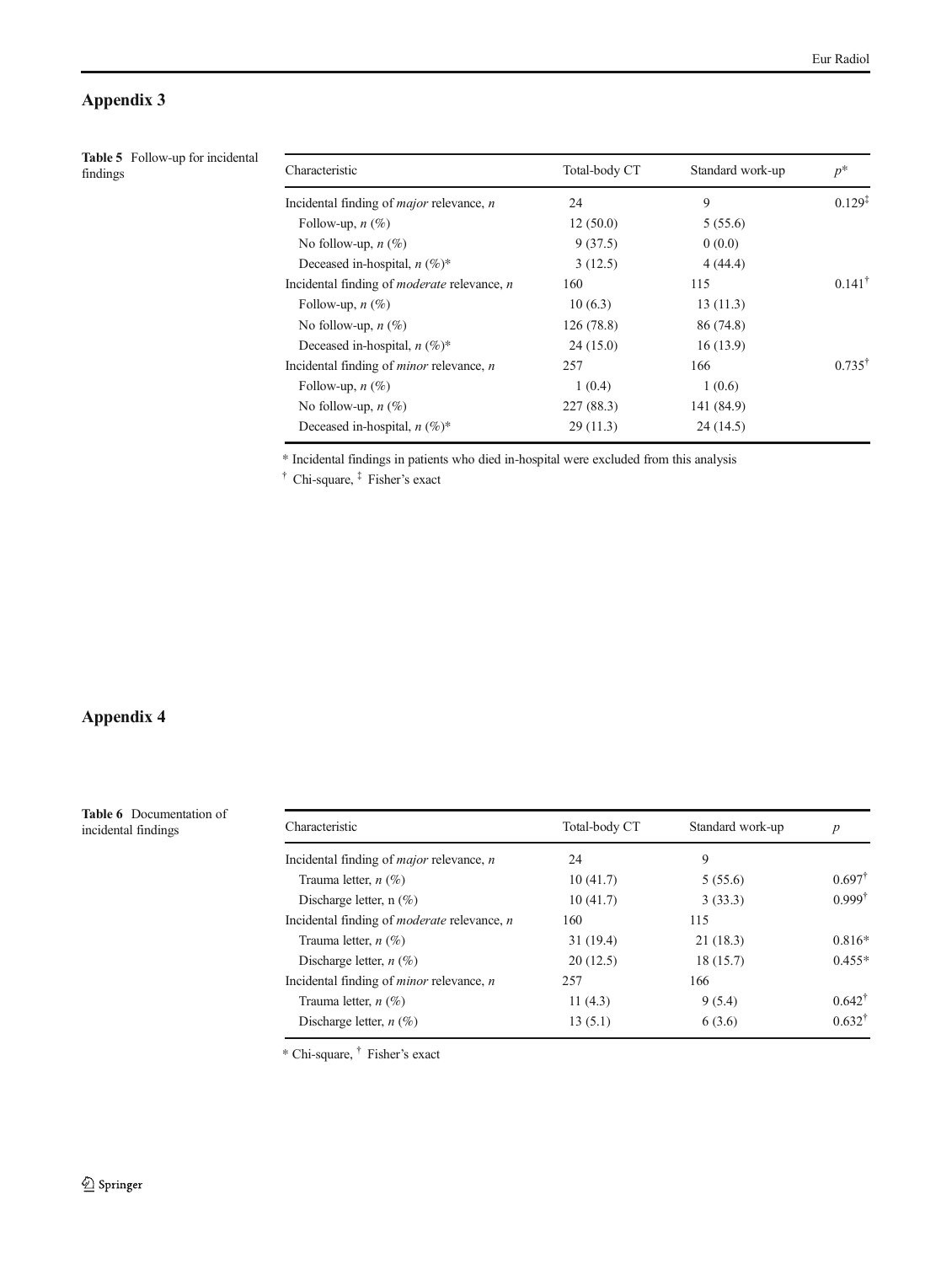## Appendix 5

<span id="page-8-0"></span>Eur Radiol

|  | Table 7 List of incidental findings in 1083 trauma patients, categorized by body region and clinical relevance |  |  |  |  |  |  |  |  |
|--|----------------------------------------------------------------------------------------------------------------|--|--|--|--|--|--|--|--|
|--|----------------------------------------------------------------------------------------------------------------|--|--|--|--|--|--|--|--|

| Location |          |                                   | Frequency      | Percentage of total findings |
|----------|----------|-----------------------------------|----------------|------------------------------|
| Head     | Major    |                                   |                |                              |
|          |          | mass, brain                       | 4              | $0.5~\%$                     |
|          | Moderate |                                   |                |                              |
|          |          | aneurysm, brain, <5.5 cm          | 1              | $0.1 \%$                     |
|          |          | cranial osteoma                   | 5              | $0.7~\%$                     |
|          |          | leukoaraiosis <50 years           | $\overline{c}$ | $0.3~\%$                     |
|          | Minor    |                                   |                |                              |
|          |          | retention cyst                    | 27             | 3.7%                         |
|          |          | leukoaraiosis >50 years           | 25             | $3.4~\%$                     |
|          |          | brain calcification               | 16             | $2.2 \%$                     |
|          |          | arachnoid cyst                    | $10\,$         | $1.4~\%$                     |
|          |          | brain cyst                        | $\overline{c}$ | $0.3~\%$                     |
|          |          | cisterna magna, large             | 1              | $0.1~\%$                     |
|          |          | colloid cyst                      | $\mathbf{1}$   | $0.1~\%$                     |
|          |          | parotid stone                     | $\mathbf{1}$   | $0.1~\%$                     |
| Neck     | Major    |                                   |                |                              |
|          |          |                                   |                |                              |
|          | Moderate |                                   |                |                              |
|          |          | thyroid nodule                    | 22             | $3.0~\%$                     |
|          |          | cervical lymphadenopathy          | 3              | $0.4~\%$                     |
|          |          | thyroid lesion                    | 6              | $0.8~\%$                     |
|          |          | goitre/struma                     | 5              | $0.7~\%$                     |
|          |          | mass, thyroid                     | 1              | $0.1~\%$                     |
|          |          | oesophageal hyperplasia           | 1              | $0.1~\%$                     |
|          |          | thyroid cyst, complicated         | 1              | $0.1~\%$                     |
|          | Minor    |                                   |                |                              |
|          |          | cervical lymphadenopathy          | 5              | $0.7~\%$                     |
|          |          | thyroid calcification             | 2              | $0.3~\%$                     |
|          |          | thyroid cyst, simple              | $\mathbf{1}$   | $0.1~\%$                     |
| Thorax   | Major    |                                   |                |                              |
|          |          | pulmonary nodule, tumorous aspect | 6              | $0.8~\%$                     |
|          |          | mass, breast                      | 1              | $0.1~\%$                     |
|          |          | penetrating aortic ulcer          | $\mathbf{1}$   | $0.1~\%$                     |
|          |          | pulmonary lesion, tumorous aspect | $\mathbf{1}$   | $0.1~\%$                     |
|          |          | thoracic lymphadenopathy          | $\mathbf{1}$   | $0.1~\%$                     |
|          | Moderate |                                   |                |                              |
|          |          | cardiomegaly                      | $10\,$         | $1.4~\%$                     |
|          |          | pulmonary nodule, relevant        | 6              | $0.8~\%$                     |
|          |          | <b>COPD</b>                       | 3              | $0.4~\%$                     |
|          |          | aneurysm, thoracic, <5,5 cm       | $\mathbf{1}$   | $0.1~\%$                     |
|          |          | atelectasis                       | $\overline{c}$ | $0.3~\%$                     |
|          |          | gynecomastia                      | $\mathbf{1}$   | $0.1~\%$                     |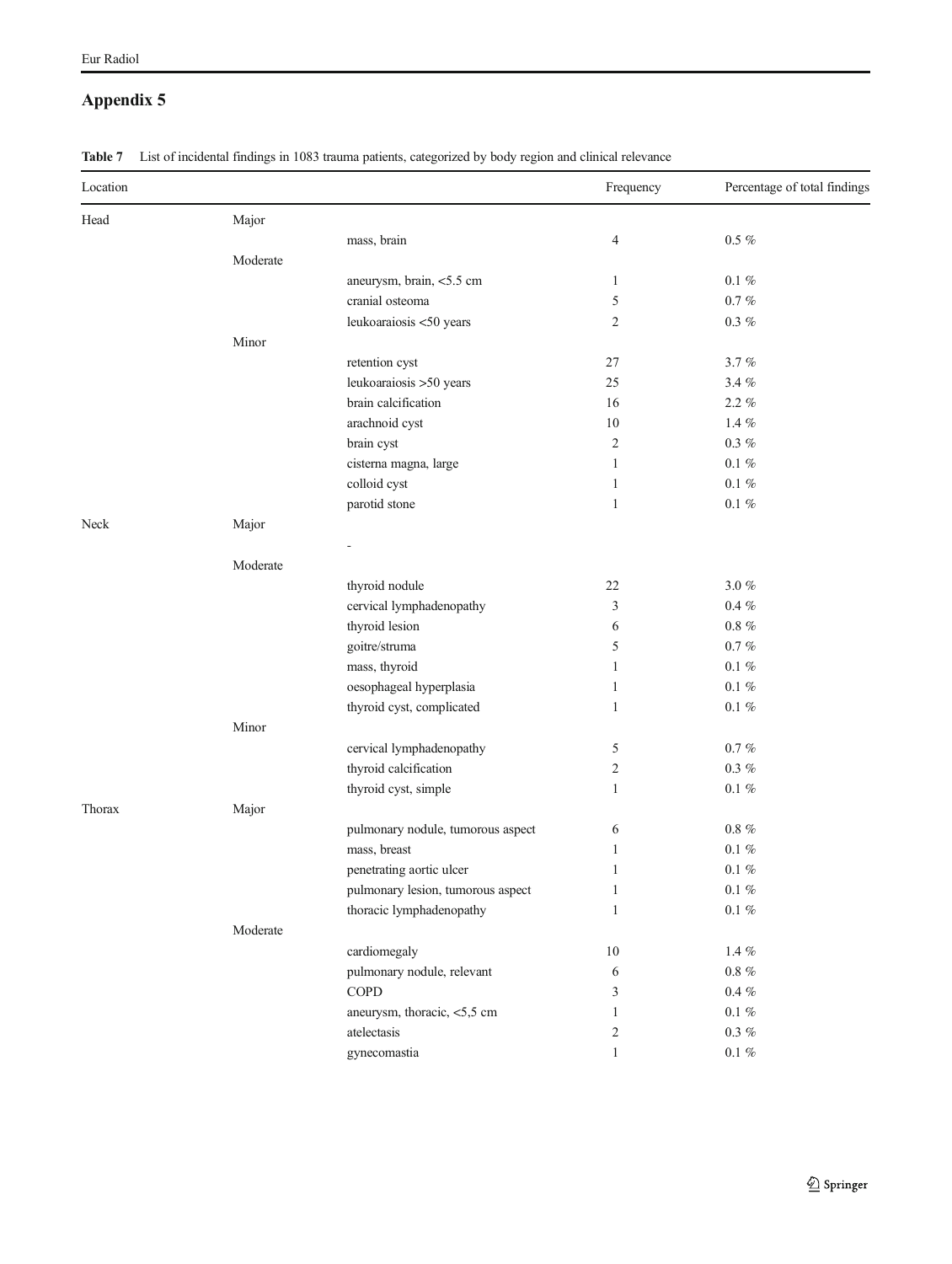## Table 7 (continued)

| Location       |          |                                     | Frequency    | Percentage of total findings |
|----------------|----------|-------------------------------------|--------------|------------------------------|
|                |          | heart valve calcification           | $\mathbf{1}$ | $0.1~\%$                     |
|                |          | intrathoracic struma                | $\mathbf{1}$ | $0.1 \%$                     |
|                |          | mammary nodule                      | $\mathbf{1}$ | $0.1~\%$                     |
|                |          | pleural fluid                       | 1            | $0.1~\%$                     |
|                |          | pleural plaques                     | 3            | $0.4 \%$                     |
|                |          | pleural thickening                  | $\mathbf{1}$ | $0.1 \%$                     |
|                |          | pulmonary consolidation             | 4            | $0.5~\%$                     |
|                |          | pulmonary lesion, relevant          | 2            | $0.3~\%$                     |
|                |          | sternal hemangioma                  | $\mathbf{1}$ | $0.1~\%$                     |
|                |          | thoracic lymphadenopathy            | 5            | $0.7~\%$                     |
|                | Minor    |                                     |              |                              |
|                |          | thymus remainder                    | 20           | 2.7%                         |
|                |          | pulmonary nodule, small nonspecific | 13           | $1.8~\%$                     |
|                |          | azygos lobe                         | 1            | $0.1~\%$                     |
|                |          | congenital vascular anomalies       | 3            | $0.4 \%$                     |
|                |          | pericardial cyst                    | 2            | $0.3~\%$                     |
|                |          | pericardial effusion                | $\mathbf{1}$ | $0.1 \%$                     |
|                |          | pulmonary cyst, simple              | 7            | $1.0~\%$                     |
|                |          | pulmonary granuloma                 | 6            | $0.8\%$                      |
|                |          | sebaceous cyst                      | $\mathbf{1}$ | $0.1~\%$                     |
|                |          | thoracic lymphadenopathy            | 8            | 1.1 $%$                      |
| Abdomen/Pelvis | Major    |                                     |              |                              |
|                |          | aneurysm, abdominal, >5.5 cm        | $\mathbf{1}$ | $0.1~\%$                     |
|                |          | dissection, abdominal               | 1            | $0.1~\%$                     |
|                |          | mass, adrenal                       | 6            | $0.8~\%$                     |
|                |          | mass, bladder                       | $\mathbf{1}$ | $0.1 \%$                     |
|                |          | mass, hepatic                       | $\mathbf{1}$ | $0.1 \%$                     |
|                |          | mass, pararectal                    | $\mathbf{1}$ | $0.1~\%$                     |
|                |          | mass, para-splenic                  | 1            | $0.1~\%$                     |
|                |          | mass, renal                         | 4            | $0.5~\%$                     |
|                |          | pancreatic lesion, complicated      | 1            | $0.1~\%$                     |
|                |          | penetrating aortic ulcer            | 1            | $0.1 \%$                     |
|                | Moderate |                                     |              |                              |
|                |          | gallstone                           | 27           | $3.7~\%$                     |
|                |          | hepatic steatosis                   | 25           | 3.4%                         |
|                |          | hepatic nodule, relevant            | 12           | $1.6~\%$                     |
|                |          | renal cyst, complicated             | 12           | $1.6~\%$                     |
|                |          | renal stone                         | 12           | $1.6~\%$                     |
|                |          | abdominal aortic aneurysm, <5.5 cm  | $\mathbf{1}$ | $0.1~\%$                     |
|                |          | abdominal aortic stenosis           | $\mathbf{1}$ | $0.1~\%$                     |
|                |          | abdominal lymphadenopathy           | 5            | $0.7~\%$                     |
|                |          | adrenal hyperplasia                 | 5            | $0.7~\%$                     |
|                |          | adrenal hypertrophy                 | 1            | $0.1~\%$                     |
|                |          | adrenal lesion, relevant            | 6            | $0.8~\%$                     |
|                |          | adrenal nodule, relevant            | 5            | $0.7~\%$                     |
|                |          | aneurysm, abdominal, <5.5 cm        | 4            | $0.5~\%$                     |
|                |          | cryptorchidism                      | 3            | $0.4~\%$                     |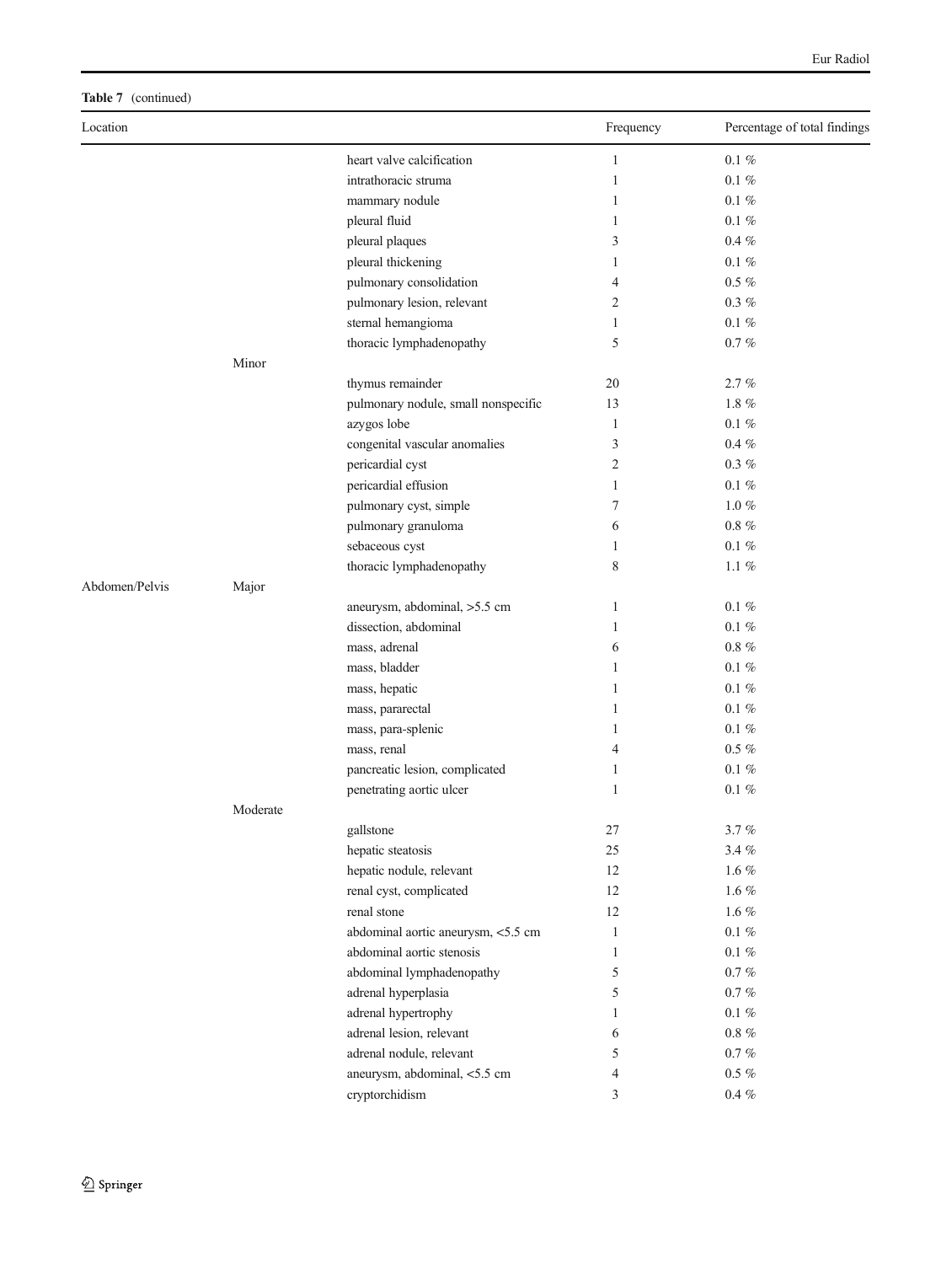## Table 7 (continued)

| Location |                                   | Frequency      | Percentage of total findings |
|----------|-----------------------------------|----------------|------------------------------|
|          | cutaneous nodule, relevant        | $\mathbf{1}$   | $0.1~\%$                     |
|          | diaphragmatic hernia              | 3              | $0.4~\%$                     |
|          | hepatic cyst, complicated         | 4              | $0.5~\%$                     |
|          | hepatic lesion, relevant          | 6              | $0.8~\%$                     |
|          | hernia, inguinal                  | 1              | $0.1 \%$                     |
|          | hernia, umbilical                 | 1              | $0.1 \%$                     |
|          | horseshoe kidney                  | 3              | $0.4 \%$                     |
|          | hydrocele testis                  | $\mathbf{1}$   | $0.1~\%$                     |
|          | hydronephrosis                    | 4              | $0.5~\%$                     |
|          | mono-kidney                       | 1              | $0.1 \%$                     |
|          | pancreatic atrophy                | 7              | $1.0~\%$                     |
|          | pancreatic calcification          | 3              | $0.4 \%$                     |
|          | pancreatic cyst                   | 3              | $0.4 \%$                     |
|          | pancreatic steatosis              | 2              | $0.3~\%$                     |
|          | pneumaturia                       | $\mathbf{1}$   | $0.1 \%$                     |
|          | porcelain gallbladder             | $\mathbf{1}$   | $0.1~\%$                     |
|          | prostatic hypertrophy             | 8              | $1.1~\%$                     |
|          | renal atrophy                     | 2              | $0.3~\%$                     |
|          | renal lesion, complicated         | $\mathbf{1}$   | $0.1~\%$                     |
|          | Riedel's hepatic lobe             | 1              | $0.1~\%$                     |
|          | splenic lesion, relevant          | 2              | $0.3~\%$                     |
|          | suspected fibromuscular dysplasia | 1              | $0.1 \%$                     |
|          | vesical calculus                  | 1              | $0.1~\%$                     |
| Minor    |                                   |                |                              |
|          | renal cyst, simple                | 97             | 13.3 %                       |
|          | hepatic cyst, simple              | 50             | $6.8~\%$                     |
|          | diverticulosis                    | 35             | $4.8~\%$                     |
|          | spleen, accessory                 | 20             | 2.7%                         |
|          | hepatic lesion, simple            | 11             | $1.5\ \%$                    |
|          | abdominal lymphadenopathy         | 6              | $0.8~\%$                     |
|          | adrenal cyst, simple              | 2              | $0.3~\%$                     |
|          | adrenal lesion, simple            | 4              | $0.5~\%$                     |
|          | adrenal nodule, simple            | 3              | $0.4~\%$                     |
|          | bladder diverticulum              | 3              | $0.4 \%$                     |
|          | corpus luteum cyst                | 1              | $0.1~\%$                     |
|          | duplex collecting system          | 1              | $0.1~\%$                     |
|          | fluid in rectouterine pouch       | 3              | $0.4~\%$                     |
|          | intestinal malrotation            | 1              | $0.1~\%$                     |
|          | ovarian cyst, <5 cm               | 3              | $0.4~\%$                     |
|          | prostatic calcification           | $10\,$         | $1.4~\%$                     |
|          | renal calcification               | $\mathbf{1}$   | $0.1~\%$                     |
|          | renal cortex, thinning            | $\overline{c}$ | $0.3~\%$                     |
|          | renal ectopia                     | 1              | $0.1~\%$                     |
|          | renal lesion, simple              | 3              | $0.4~\%$                     |
|          | splenic cyst, simple              | 4              | $0.5~\%$                     |
|          | urachal cyst                      | 1              | $0.1~\%$                     |
|          | uterine calcification             | 4              | $0.5~\%$                     |
|          |                                   |                |                              |